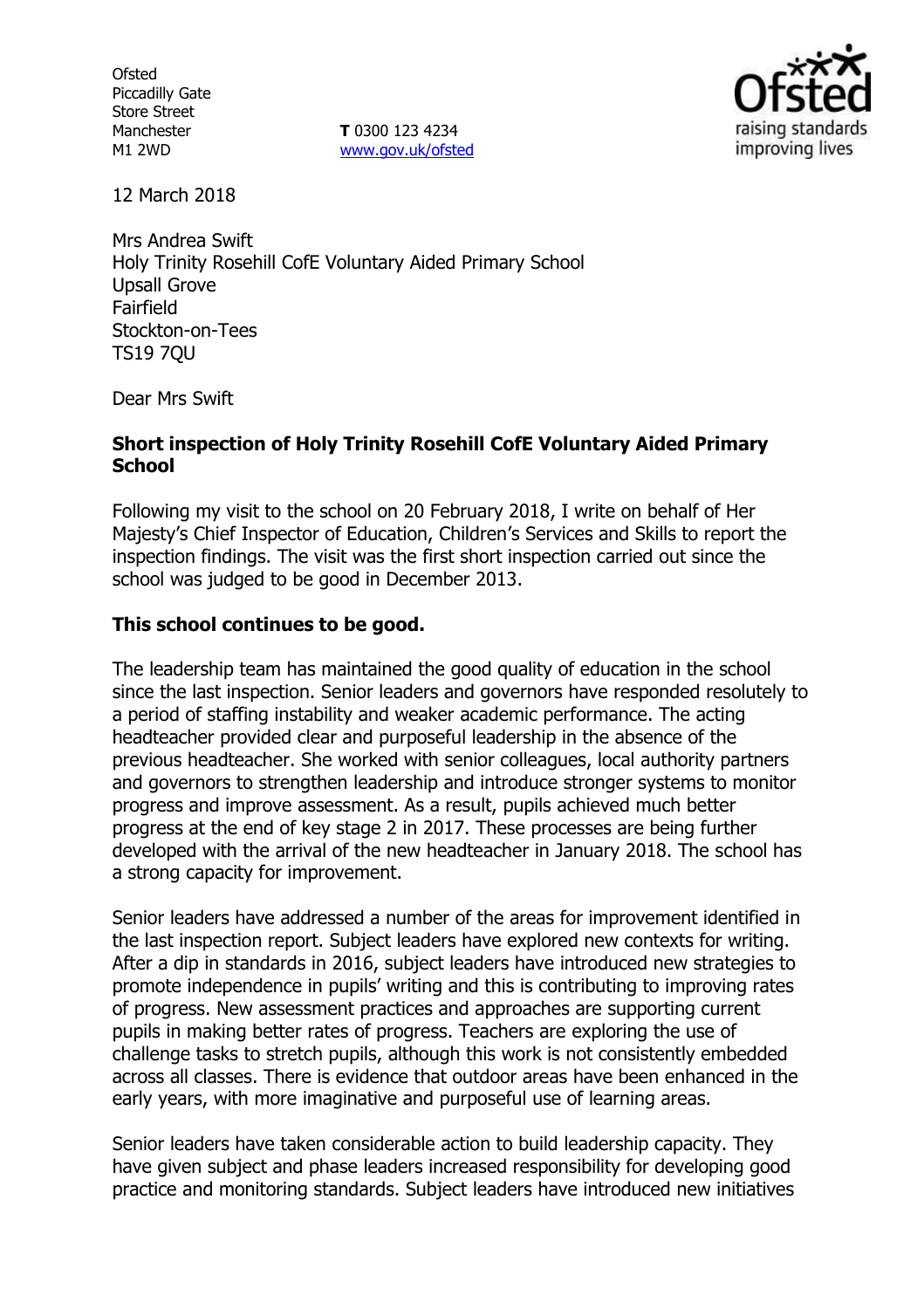

to develop expertise in the mathematics curriculum and to encourage new approaches to reading and writing. Governors have supported the purchase of dedicated resources in these areas. Senior leaders have given middle leaders much greater responsibility for checking the effect of their improvement plans on pupils' progress and attainment. These actions contributed to much better outcomes for pupils in 2017, a pattern that is continuing for the current cohort of pupils.

Senior leaders have also improved the strength of monitoring and evaluation practices across the school. A new assessment leader has been appointed to ensure that leaders and governors have regular insight into pupils' progress. Pupil progress review meetings take place every half-term and teachers are held to account for the progress of the pupils in their classes. Governors attend progress meetings and receive timely insights into pupils' progress. New assessment systems also provide renewed strategies to measure the quality of teaching, learning and assessment. As a result of better progress information, teachers are more able to modify teaching and interventions to support better rates of progress. Leaders and teachers have worked closely with neighbouring schools and local authority partners to improve the accuracy of assessment. Teachers have worked diligently to develop an accurate view of the standards of their pupils' work in the context of the national curriculum. This was reflected the reliability of teachers' assessments against external results in 2017 and in local authority moderation of pupils' work.

Leaders and teachers have developed a more robust approach to addressing the increased expectations of the new national curriculum. The weak outcomes of 2016 made all teachers aware that standards were not good enough, but resolute action has been taken to secure improvements. Leaders and governors have invited challenge and support from local authority and diocese improvement partners. This has improved the quality of teaching and strengthened leadership. Leaders have visited other schools to enhance expertise and this is contributing to improvements in mathematics teaching and to improving provision in the early years.

Governors have appropriate expertise and have intensified their involvement in the school following a period of staffing instability and weaker outcomes. They have invited further challenge to their own practice through a successful local authority review of governance and they have future plans to work with a national lead for governance to enhance their practice. They are regular visitors to the school, visiting every half-term to measure the pace of improvement and assess the effect of improvement strategies.

Senior leaders have done much to build capacity. There is a joint sense of purpose across the wider leadership team. Much stronger systems of monitoring and evaluation underpin the school improvement journey and they are ensuring that initiatives are regularly checked and reviewed. While there remains some variation in the consistency with which new standards and expectations are being applied, it is clear that the capacity for improvement is strong and that the momentum for heightened progress is continuing.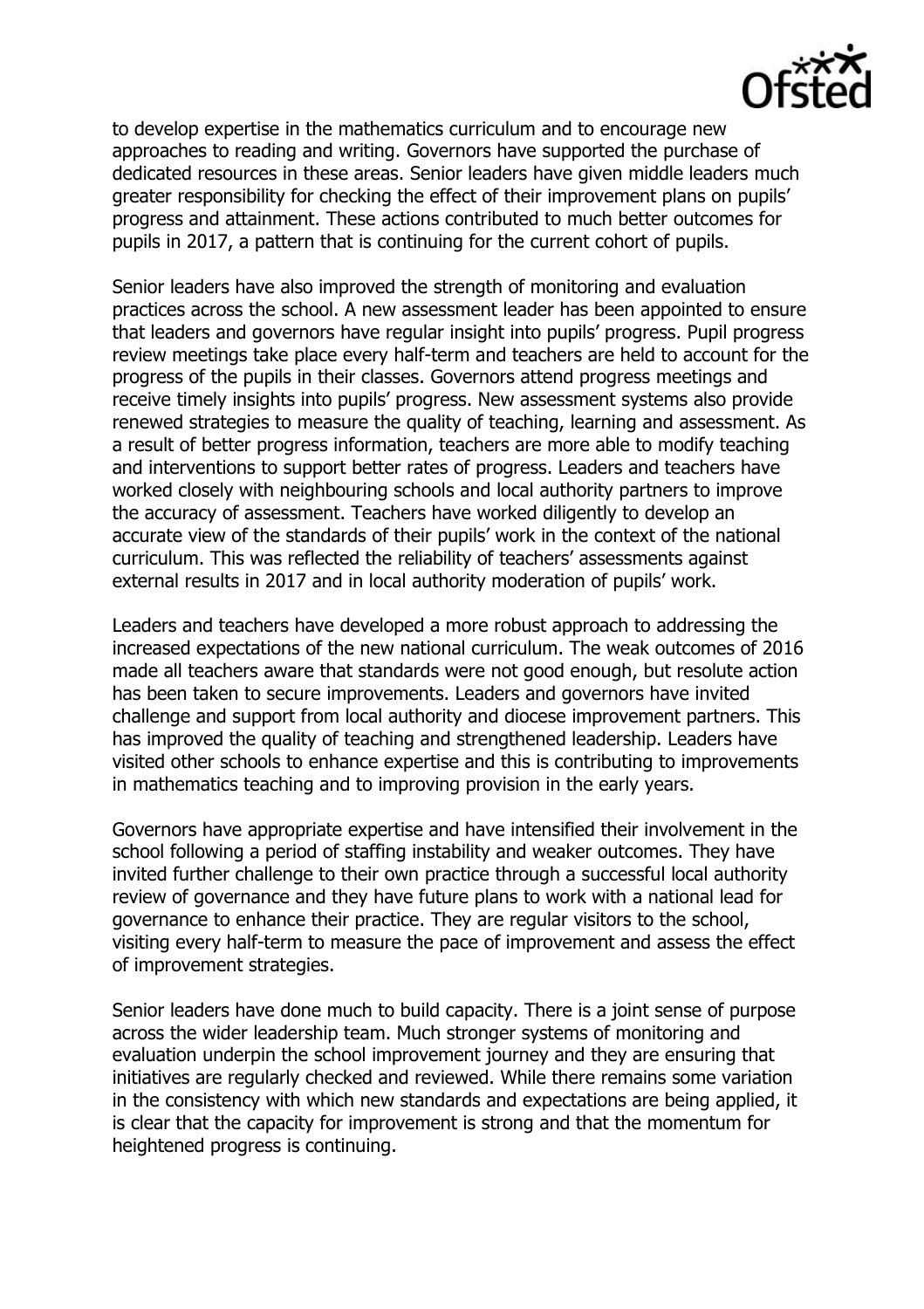

## **Safeguarding is effective**

The leadership team has ensured that safeguarding arrangements are fit for purpose. Leaders make thorough checks on the suitability of adults working at the school and are suitably trained in safer recruitment. Leaders pursue concerns over pupils' welfare thoroughly and record them assiduously. School leaders and members of the governing body undergo appropriate training to enable them to carry out their safeguarding responsibilities. Leaders also ensure that staff receive up-to-date training on a range of safeguarding issues.

Pupils spoken with say that they feel safe in school and the vast majority of their parents and carers agree. They say that bullying is rare and that staff are effective in addressing any potential instances of bullying. Pupils were able to discuss the actions they could take to remain safe, for example the actions needed to stay safe online and to avoid the potential threats posed by strangers.

## **Inspection findings**

- Leaders have introduced new strategies to raise expectations and improve pupils' progress in mathematics. This contributed to improving progress in 2017 and increasing proportions of pupils working at greater depth at the end of key stage 2. Work in books shows that pupils are being given increased opportunities to apply their reasoning and problem-solving. Current performance information indicates that pupils are making better progress across the majority of year groups, although improvements are not consistently implemented across all classes.
- Improvements in teaching and assessment are enabling work to be pitched at levels that are supporting better rates of progress. Middle-ability pupils, who underperformed significantly in many areas in 2016, made much better progress in 2017, although less significantly in mathematics. Boys are also making better progress. Increasing proportions of higher-ability pupils are working at greater depth of understanding in the majority of year groups, although consistently high expectations are not securely embedded across all classes. Pupils who have special educational needs and/or disabilities made better progress in 2017 and there is evidence that stronger monitoring systems are supporting better progress, although some variance remains.
- $\blacksquare$  Leaders and teachers are securing improving outcomes for pupils at key stage 1. In 2017, increasing proportions of pupils achieved greater depths of understanding in reading and writing, although this was below that seen nationally. Pupils' progress in mathematics in 2017 at the end of key stage 1 was weaker. Key stage leaders are working with subject leaders and teachers to raise expectations and monitor progress more closely. As a result, the current progress of pupils is much stronger as improvement trends are acquiring greater momentum.
- Leaders have introduced stronger tracking systems to check the progress of disadvantaged pupils. Teachers are much more aware of the needs of these pupils and teaching and interventions are more effectively supporting progress.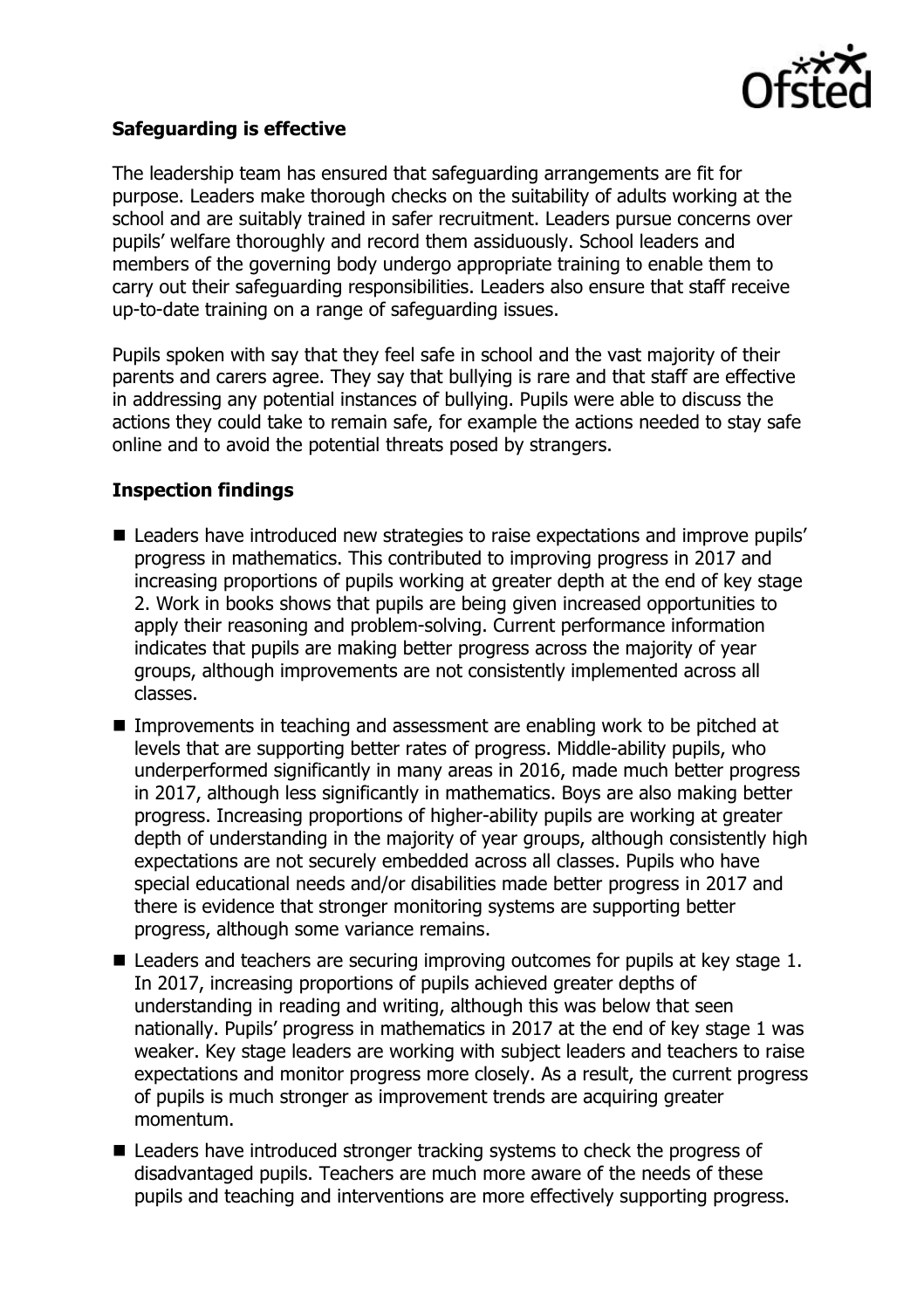

In 2017, disadvantaged pupils made better progress than their peers in reading and writing but weaker progress in mathematics. They also achieved better outcomes than their peers at key stage 1. This performance is reflected in their current progress where they are equalling or surpassing their peers in the majority of year groups. Actions to improve the attendance of disadvantaged pupils have been less successful. Despite regular monitoring meetings with the attendance officer, leaders and governors have not taken sufficiently effective action to secure improvements in the attendance of these pupils.

- New leadership and a largely new early years team are continuing to improve provision in the early years. This has contributed to improving progress and increasing proportions of children achieving a good level of development over the past three years. Leaders have worked with local authority advisers to enhance the learning environment and the quality of assessment. The indoor and outdoor learning environments support more effective learning and play, with teachers encouraging an effective balance between teacher-led learning and activities prompted by children's own interests and needs. The outdoor learning environment is now more imaginatively organised. Children were seen planting beans in response to a reading of Jack and the Beanstalk, although some areas are still lacking in prompts to help children make the most from their learning and play.
- Leaders have cultivated a calm and purposeful learning environment. Pupils show respect for one another and their teachers. They have a strong understanding of the school's values that underpin their interactions with one another and their teachers. Pupils listen attentively when required and work productively in group tasks.

# **Next steps for the school**

Leaders and those responsible for governance should ensure that they:

- further raise expectations across all classes and the level of challenge in lessons to enable increasing proportions of pupils to work at greater depths of understanding
- embed new approaches in mathematics teaching to accelerate pupils' progress across all classes
- continue to develop the roles of middle leaders and the wider leadership team to ensure that new approaches and higher expectations are implemented across all classes and year groups
- $\blacksquare$  intensify the actions of leaders and governors in securing improvements in the attendance of disadvantaged pupils.